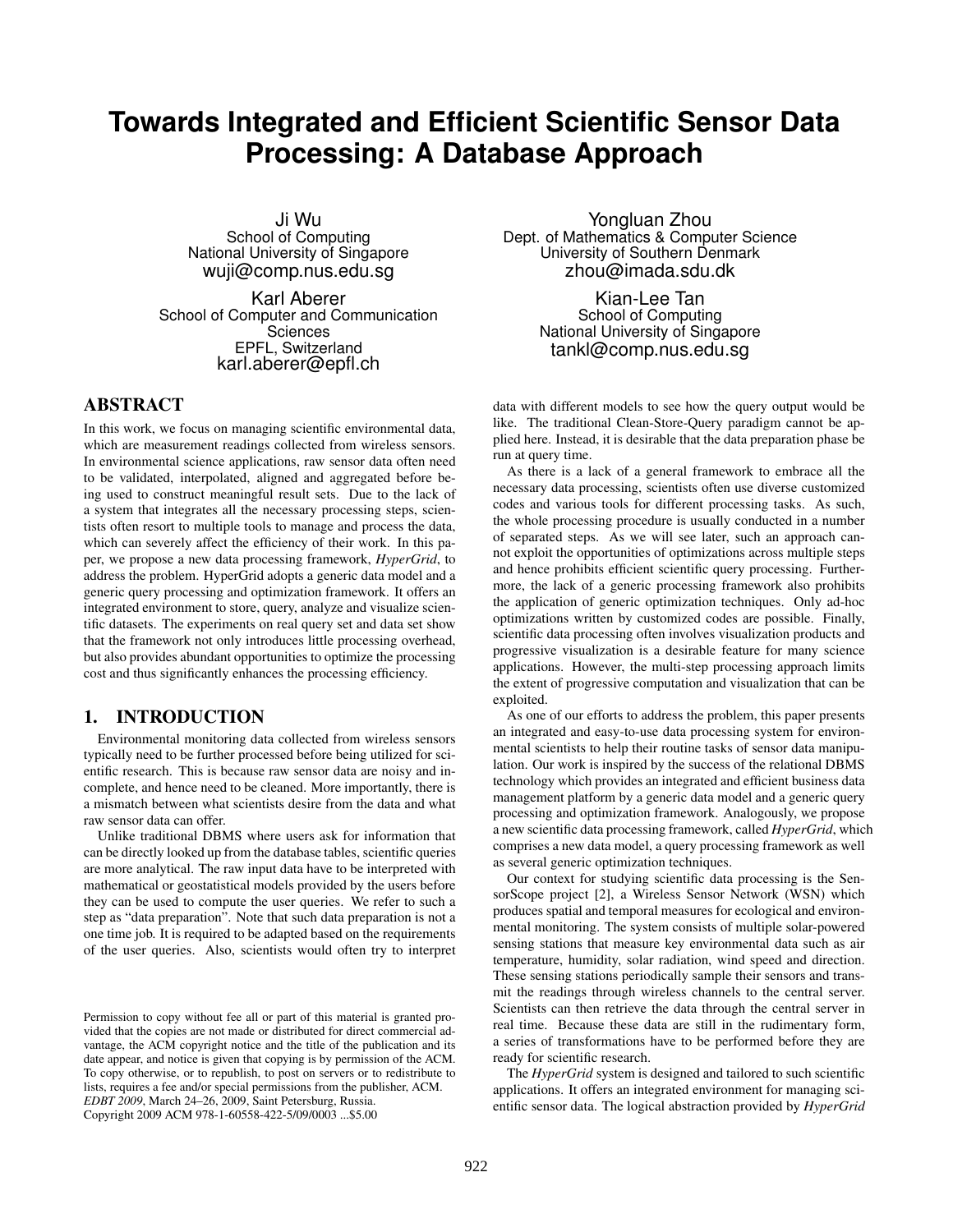

Figure 1: Work flow of Example 2.1

significantly saves users' efforts from handling low level data operations such as array manipulations and coordinates transformations. Furthermore, we show that such an integrated framework offers abundant opportunities for query optimization. Based on the users' requirements, we have implemented several optimization techniques in *HyperGrid*. And our experimental study has demonstrated the effectiveness of these techniques in boosting the performance for scientific query processing.

Before embarking on the details of the system, we first give motivating examples in the next section which features two representative queries issued by scientists and explain why processing these queries are poorly supported by the existing techniques.

# 2. MOTIVATING EXAMPLES

We show two concrete examples in this section. The first one illustrates a routine query which computes some statistical information about the dataset. The second example depicts a scenario where information is queried for the purpose of data exploration.

## 2.1 Scenario one

Consider the following query that a scientist typically issues:

EXAMPLE 2.1. *Return the average ambient temperature over the period from 2007-10-01 00:00 to 2007-10-04 00:00 for the region [45*° 52' 1'' N, 45° 52' 23'' N] in latitude and [7° 10' 37'' E, 7° 10' 59'' E] *in longitude on a 1"*  $\times$  *1" grid.* 

What the scientist has available is a data file with raw temperature readings collected from sensors. Before the data can be used to answer the query, they need to go through several preprocessing steps. Firstly, the original dataset needs to be cleaned. Corrupted points are removed or replaced. Secondly, because sensor data are not available at all the locations specified in the query, the original data need to be interpolated over the geographical space. However, in order to do this, data values have to be first aligned on all dimensions except for those involved in the interpolation. In this example, data need to be aligned over the time dimension before being interpolated on the spatial dimensions (which means the set of data points involved in the same interpolation computation must either have the same temporal value or fall into the same interval). Methods to align the data include to randomly pick one representative data reading (i.e. sampling) for each aligned interval or to take an aggregation over the aligned interval. Once this is done, the spatial interpolation can be performed with the granularity  $1'' \times 1''$  for each aligned time slice. Only at this stage is the curated dataset ready to answer the query, which is a simple average aggregation over time from 2007-10-01 00:00 to 2007-10-04 00:00 for the region between [45°52'1″N, 45°52'23″N] and [7°10'37″E, 7°10'59″E]. A flowchart describing the steps of producing the output is given in Figure 1.

It is interesting to note that most of the efforts are actually spent

on preparing the data rather than answering the query. This is indeed quite common in scientific data processing. In fact a complete query specification should also include details on how the data are prepared because scientists can have various ways to preprocess the data and their choice of procedure directly influences the query results. There is, however, no standard formula on how the data should be prepared towards a given type of query. Parameters such as the size of the interval in data alignment are determined by knowledge experts and are subject to change. Unfortunately, relational DBMS cannot directly support many data preparation operations with configurable parameters. Although array database is able to achieve this, the separation between array elements and their spatio-temporal context makes the process tedious, especially when operations involve external models. Take interpolation as an example. Kriging as a popular geostatistical technique is often used for interpolation. It requires a variogram model to describe the degree of spatial dependence for a given region. Because the spatial coordinates of the data points in an array database cannot be directly obtained, such spatial dependence hence requires extra effort to derive by stitching the data points with the variogram model. Other operations involving external physical models also encounter the similar problem. In short, a pure array-based implementation is deemed inadequate for supporting such scientific queries.

### 2.2 Scenario two

The second example demonstrates a scenario that occurs frequently during data exploration. In this case, scientists want to study the factors that impact the solar radiation for some region. They hypothesize that the rainfall rate may be the major influencing factor, which can be negatively correlated to the solar radiation value. They want to verify their hypothesis through the following query:

EXAMPLE 2.2. *Compute the hourly average rainfall rate and hourly average solar radiation over the period*  $\tau$  *at some point A. Display the results by plotting a diagram for each type of the measurement.*

To focus on the essence, we omit the details of the time and the location in this query. The query itself is not much different from the previous example except now the result needs to be displayed for visualization. In a data exploration scenario like this, scientists often do not need an accurate quantification as the answer, instead they prefer the results to be plotted so that they can see intuitively whether the outputs are as expected in general. A similar scenario would also emerge when scientists want to study a new physical model. In that case, a bunch of similar queries, differed only by the values of the model parameters under investigation, are executed. Scientists want to gain a quick understanding of how these parameters influence the behavior of the model. To achieve this, the processing engine must facilitate results to be generated in a progressive way to cater for the interactive visual exploration. We will return to this topic when optimization techniques are discussed in Section 6.

## 3. DATA MODEL

One important characteristic of environmental monitoring data is that they can be uniquely identified by the spatial and temporal attributes corresponding to where and when they are measured. Spatial and temporal attributes are not only used for identification purpose, more importantly, they are treated as the intrinsic properties of the associated measurements, through which scientists can reason about the meaning of the measured data as well as the physical phenomena implied by them.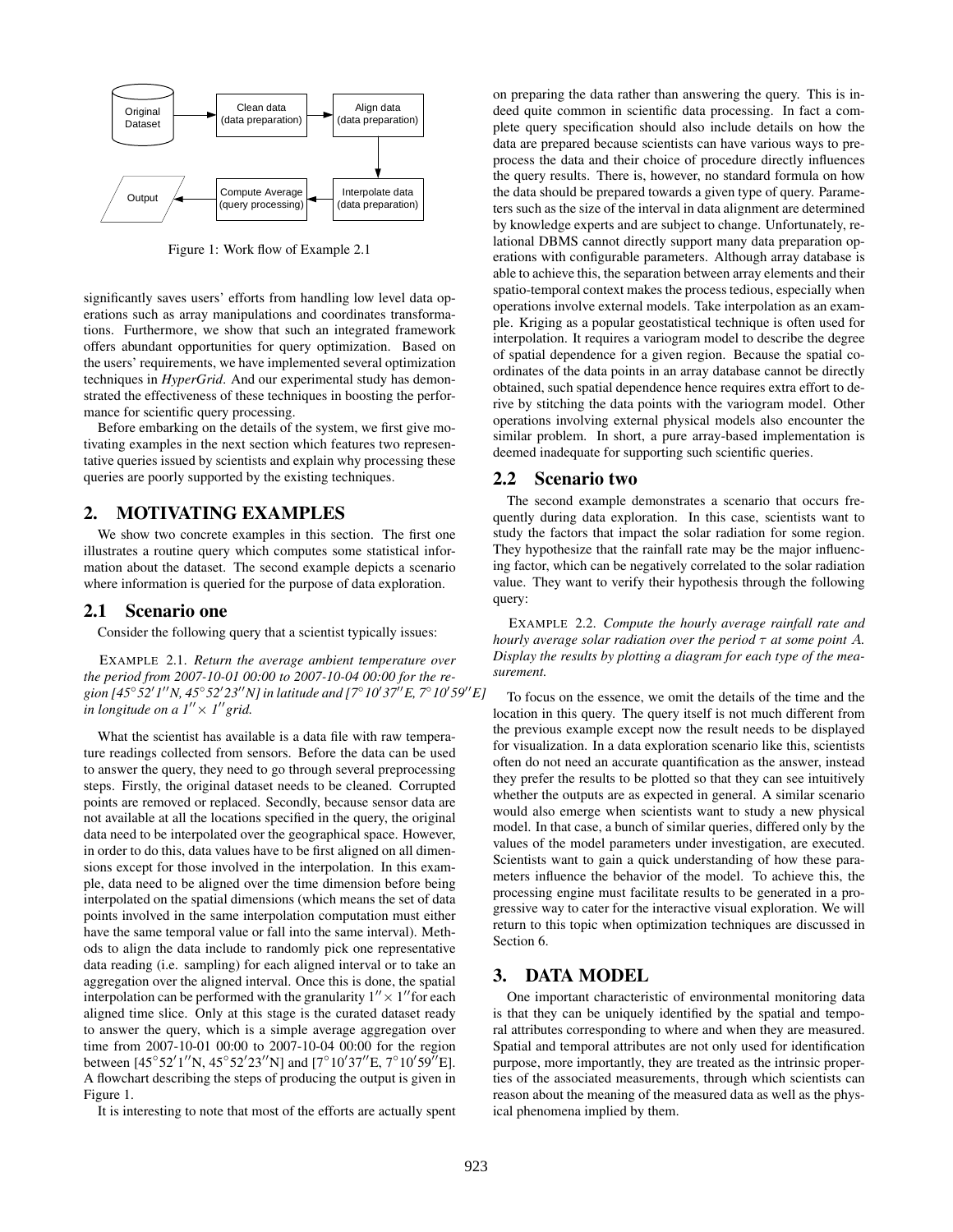Conventionally, array is chosen as the basic data model to store scientific measurement data. Structural regularity and concise representation make array-based model suitable for managing data involving complex computations. However, without external mapping spatio-temporal associations with the measurement data are lost with the array representation. This severely hinders efficient scientific sensor data manipulation. To this end, we extend logical array data model and propose a new *HyperGrid* data model. Scientists have been using grid (implemented mainly through array) to model and organize their data. Experience shows that grids work well for typical applications, provided input can be readily fit into the grid points. Data abstracted from grids can be ordered, filtered or aggregated according to the given criteria without much difficulty. Our proposed *HyperGrid* model is based on grid structure which can accommodate both rudimental sensor readings and high level data abstraction under the same framework.

Essentially, a HyperGrid can be seen as a collection of overlay grid structures built on top of a scientific dataset. Each overlay grid is called a *perspective*. Conceptually, a perspective is analogous to a view in traditional DBMS. However, we deliberately use a different term here to distinguish it from a database view<sup>1</sup>. All *perspectives* in a HyperGrid are derived from a single *base perspective*, which is a special *perspective* that links raw data readings with a grid construct. The *base perspective*, or simply *base*, has a predetermined data structure which sets the coordinates and dimensions of the HyperGrid in a multidimensional space. The grid granularity of a *base* is fixed in line with the resolutions of the measuring devices for the corresponding spatial or temporal dimensions. This implies any generated spatio-temporal coordinates can be precisely captured in *base*, ensuring lossless mappings from sensor readings to the corresponding grid points.

On top of the *base*, a set of *perspectives* can be defined by the user or inferred by the system to reflect the user's views over the data. These *perspectives* typically have a coarser grid granularity than the *base*. There is no limit on the number of *perspectives* in a given HyperGrid. Users can create as many *perspectives* as they want for their purposes.

Traditional grid structure only models objects in spatial domain. In *HyperGrid*, each *perspective* also includes time as an additional dimension in the grid space. From a data model point of view, temporal dimension is treated no differently from a spatial dimension. However, scientific queries over temporal space are more involved in query semantic especially for aggregations. We will discuss these issues later in details.

Like traditional grid, each *perspective* is composed of two parts: a grid topology and data values associated with it. The topology refers to the layout of a grid. Essentially it defines how data are grouped along each spatial and temporal dimension. The grid consists of cells that are regularly placed according to the topology definition. Each cell can be seen as an abstract object that represents certain spatial and temporal span. It is important to note each cell is identified by the spatial and temporal coordinate of its "lower-left" corner (imagine cell as a rectangular or an orthotope in a multidimensional space), rather than their relative position index as in the array-based model. This is a significant distinction between array and perspective. The coordinate not only uniquely identifies each cell within a perspective, more importantly, it associates cells among different perspectives through their spatio-temporal context. As we shall see, this can play a very important role in scientific computations.

A *perspective* is only instantiated when the grid topology is bound

with data. However, in what follows, we abuse the notation  $P_i$  to denote both a *perspective* and its grid topology when there is no ambiguity. Hence, the data value associated with a cell  $e \in P_i$ can be represented by  $P_i[e]$ . There are various types of data values depending on different dimension aggregations they entail. As an example, data values for hourly average temperatures at a given point in a geographical space is a 1-D aggregation because it only takes aggregation on one dimension (i.e. the time dimension). Intuitively, data values associated with an n-dimensional *perspective* can be from 0-D aggregation up to  $n$ -D aggregation. The only exception is *base*, whose associated data must be 0-D as it only stores data samples directly from the measuring devices. Our current implementation allows each *perspective* to associate one type of data value only. This makes transformations among *perspectives* neat and easy to manipulate.

#### 4. OPERATIONS

Following the approach of DBMS, we also try to propose a generic data processing framework so that scientists could easily compose their routine data processing tasks and, as will be seen later, some generic optimization techniques could be applied to boost the processing performance. However, unlike the operators in traditional DBMS, operators' customizability is crucial to the scientific applications. This is actually one major reason why DBMS is not prevalent in scientific applications. Therefore, we endeavor to design generic but customizable operators, with which scientists could fill in their customized functions to form the specific operator that they need. By doing this, we can keep the benefits of having a generic processing framework while providing the necessary customizability.

HyperGrid adopts a transformation based framework; scientific data processing is modeled as transformations among different perspectives. Hence, the essence of HyperGrid is a sound and flexible perspective construction so that common data operations can be natively supported. In this section, we first describe the details of building a perspective, followed by an example to illustrate how common operations are supported by such construct.

#### 4.1 Perspective construction

The construction of a new perspective (called target perspective)  $P_t$  typically requires one<sup>2</sup> reference perspective (called source perspective)  $P_s$  from which the new perspective is derived. To be clear, we will use subscripts *t* and *s* to distinguish *target* and *source* perspectives respectively. Cells in *target* and *source* perspectives are correspondingly referred to as *target cells* and *source cells* in the rest of the paper. Occasionally, the target and source perspectives are also called child and parent perspectives respectively when the context deems appropriate.

At the very outset, the *base* is used as the reference to create the first perspective. In addition to  $P_s$ ,  $P_t$  may optionally require three pieces of information: a topological definition  $T_t$ , a data function  $D_t$  and an input selection function  $I_t$ . (i.e.  $P_t = \langle P_s, T_t, D_t, I_t \rangle$ )

As mentioned before, a topological definition  $T_t$  gives the internal layout of a grid. It determines the size and dimension of the cells within a perspective. Depending on the type of associated data values, grid layout can have different semantic meanings. For example, when the associated data is 0-D aggregation, the layout simply sets the grid granularity. On the other hand, when the associated data is  $k$ -D aggregation ( $k > 0$ ), the layout also serves as part of the query semantic that instructs how data are grouped and aggregated. Notably, cell in a perspective inherits the character-

<sup>&</sup>lt;sup>1</sup>This is mainly because the role perspective plays in HyperGrid is much more important than the role view plays in a DBMS.

<sup>2</sup>The only exception is perspective that implements *Merge* operation, in which case multiple source perspectives are required.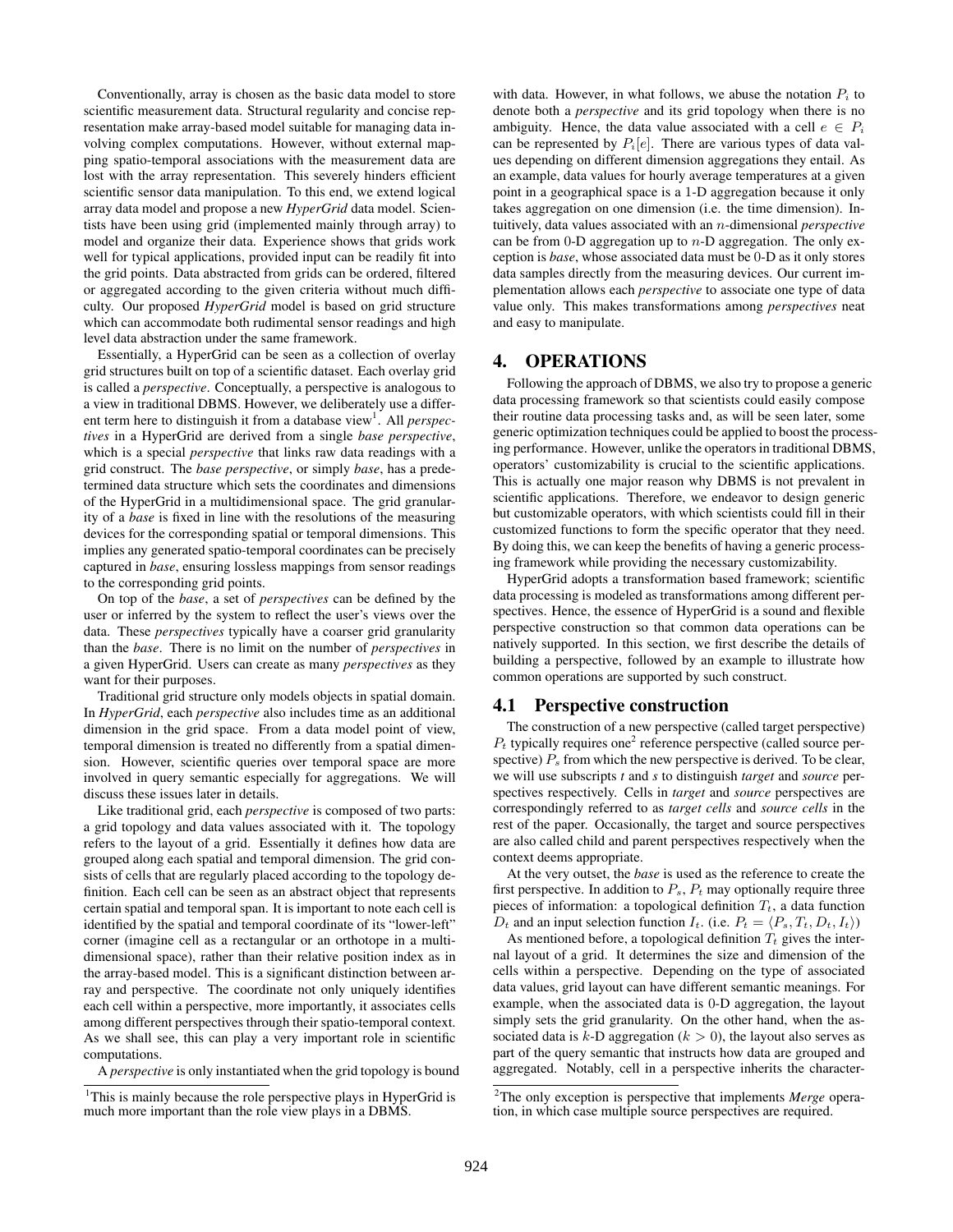istics of traditional grid cell that captures the structural regularity. However, the former embodies a broader definition than the latter. A cell in a perspective is generalized as a logical computation unit, which may not be visualized as a single block or orthotope in a multidimensional space. For example, a cell can refer to a set of unconnected blocks or orthotopes that collectively form a logical unit. Also neighboring cells need not be disjoint or adjacent as in traditional grid. They are allowed to overlap or contain space between them (as in Example 8.1). We will see how this generalized notion of cell benefits query construction, especially for aggregation queries later in Section 4.3.

Data function  $D_t$  is the other component for perspective construction. It implements a scientific operation by dictating how data are transformed from  $P_s$  to  $P_t$ . The input of  $D_t$  are values associated with a set of source cells. The output of  $D_t$  is the computed result for some target cell  $e_t$ . Various forms of data functions for popular scientific operations are also discussed in detail in Section 4.3.

The construction of a new perspective involves both topological transformation and data transformation. These are two closely related processes. Topology conversion from  $T_s$  to  $T_t$  is implicitly performed through the output to input mapping of the data function  $D_t$ . Notice the output of  $D_t$  corresponds to the value of a cell confining to the topology  $T_t$ . However, the input of  $D_t$  is from cells confining to the topology  $T_s$ . Although it is not always the case, for some operations an explicit user-defined input selection function  $I_t$ is needed to instruct how cells under  $T_s$  should be selected to compute a target cell under the topology  $T_t$ . The function  $I_t$  takes one target cell  $e_t \in P_t$  as input and returns as output the set of source cells  ${e_s | e_s \in P_s}$  that will contribute to computing the value for the cell  $e_t$ .

As a final note, when a query is formulated as a series of perspective transformations, the last perspective in the series, called *surface perspective* (or simply *surface*), defines the final query results. In addition to the parameters above, a *surface* has one more optional parameter called *clipping window*, which defines a scope in the spatial and temporal domains where only data points within the defined window are returned.

#### 4.2 Relationship between perspectives

Input selection function ensures data computation is carried out on the correct data set. However, such function is often not necessary for constructing a new perspective as long as the defined data transformation is *Location Consistent* as defined below:

DEFINITION 4.1. *Let* V (e) *denote the scope of a cell* e *defined in the spatio-temporal domain. And let*  $I_t$  *be the input selection* function for some data function  $D_t$ . The corresponding data trans*formation is said to be* Location Consistent (LC) *if the following* Location Equivalent *condition holds:*

$$
V(e_t) = \bigcup_{e_s \in I_t(e_t)} V(e_s), \tag{1}
$$

*All other transformations that violate the* Location Equivalent *condition are categorized as* Location Across (LA) *transformations.*

The input selection function can be omitted for *LC* transformation because target cell and its contributing source cells can be automatically paired through their Space-Time Identity. Hence, userdefined input selection is only required for perspective computed from *LA* transformations. Fortunately, as we shall see later, most of the operations belong to *LC* transformations. Hence, by exploring the important "location equivalent" relationship among perspectives, operations can be defined in a more concise way. Moreover,

| <b>Target Perspective Parameter</b> | Default value or rule       |
|-------------------------------------|-----------------------------|
| Source Perspective $P_s$            | the <i>base</i>             |
| Topology Definition $T_t$           | $T_{s}$                     |
| Data Function $D_t$                 | n.a. (compulsory parameter) |
| Input Selection Function $I_t$      | $LC$ rule                   |

Table 1: Default settings for perspective parameters

the query executor can also take advantage of *LC* property to optimize the query execution as discussed in Section 6.2.1.

#### 4.3 Operators

HyperGrid provides users great freedom to create their own data operations through customized perspectives. We have described in the previous section that the definition of a perspective  $P_t$  is a quadruple  $\langle P_s, T_t, D_t, I_t \rangle$ . As examples, we show in this section how popular operations (convert, merge, interpolate and aggregate) in scientific sensor data processing can be readily supported by this construct. Although four parameters need to be supplied for the standard definition, in practice some of the parameters (such as  $I_t$  as described in the previous section) can be omitted by taking their default actions. Table 1 lists the default settings when the corresponding parameter is not specified. Table 2 summarizes the characteristics of the perspectives implementing these popular operations.

#### *4.3.1 Convert*

The *convert* operation converts data points in  $P_s$  to other values in  $P_t$ . The operation can be used in different ways for different purposes. One simple usage is to scale up or scale down values in the grid dataset by introducing a scaling factor in the data transformation rule. As another example, in data preparation phase, *Convert* can serve as a filter to clean corrupted sensor readings. This is achieved by converting erroneous data in  $P<sub>s</sub>$  to "NULL" or some default values for the corresponding grid cell in  $P_t$ . A perspective that implements *convert* duplicates the topology of the source perspective (i.e. the default setting) since *convert* does not involve any structural change of the grid. Hence, other than  $P_s$ , the data function  $D_t$  is the only parameter to be specified, which can be formulated as follows:

DEFINITION 4.2. *Given*  $T_s = T_t$ *, let C denote the conversion function. The transformation rule*  $D_t$  *is:* 

$$
D_t(e) = C(P_s[e]), \ \forall e \in P_t
$$
 (2)

In the above definition, both  $P_s$  and  $P_t$  refer to the topologies instead of the entire perspectives. Because source and target perspectives share the same topology ( $T_s = T_t$ ), for each grid cell e in the target perspective grid, we can find a corresponding data value associated with that cell in the source perspective.

#### *4.3.2 Merge*

Merge is the only operator which takes multiple perspectives as input. It is often used for producing a model that integrates multiple types of measurements, each represented by one source perspective. The operator enforces all source perspectives to have the identical topology and produces one target perspective with the same topology. Similar to *Convert*, the data transformation rule  $D_t$ is the only parameter to be customized, which can be defined as follows:

DEFINITION 4.3. *Given* N *is the number of source perspectives* ( $N > 1$ ), and  $T_t = T_{s_i}$ ,  $\forall i \in N$ . Let  $d(e)$  denote the set of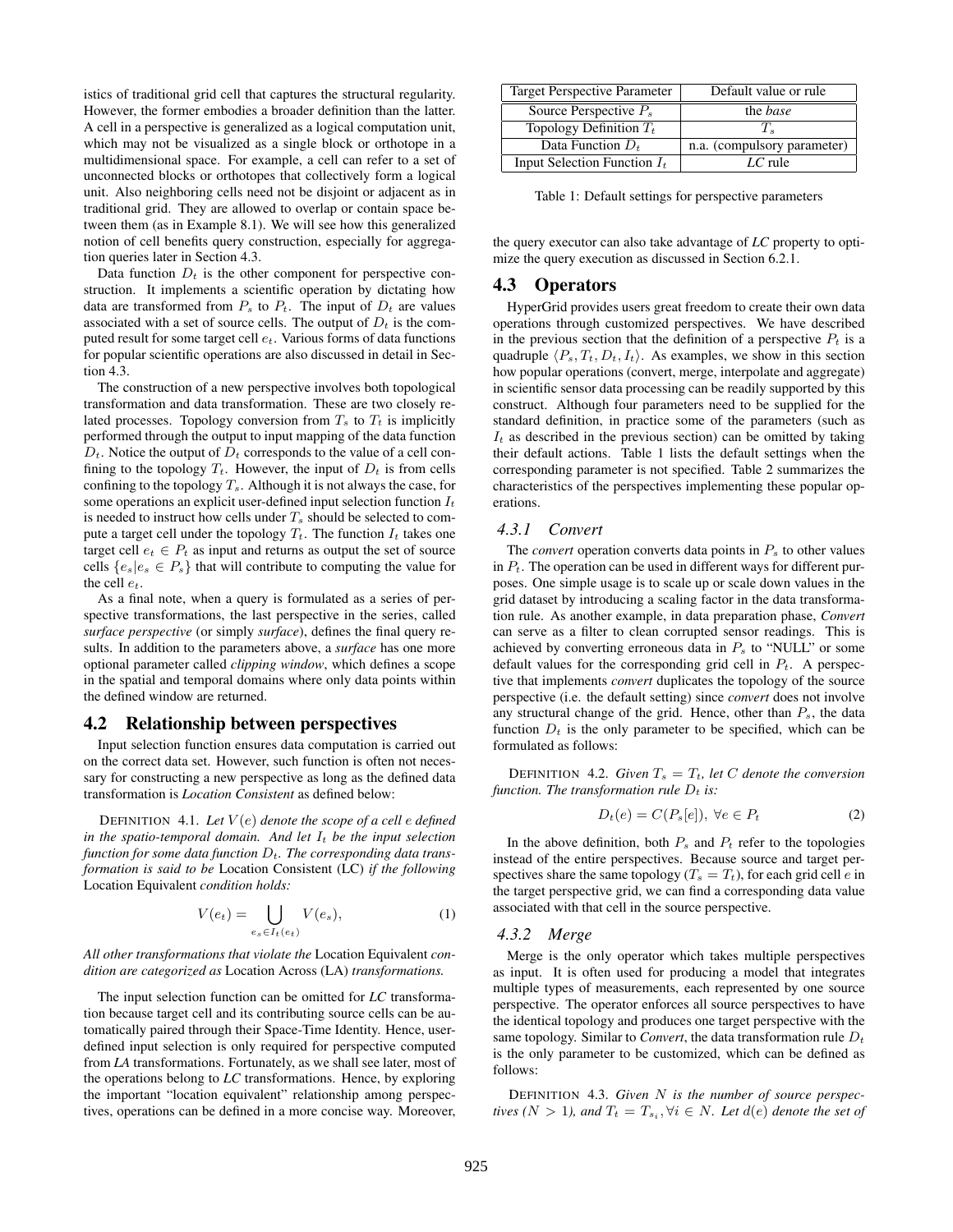| Operator    | # of Source Perspectives | Topology Definition | Data Function         | Input Selection Function (data transformation type) |
|-------------|--------------------------|---------------------|-----------------------|-----------------------------------------------------|
| Convert     | One                      | Default             | User defined function | Default $(LC)$                                      |
| Merge       | Multiple                 | Default             | User defined function | Default $(LC)$                                      |
| Interpolate | One                      | New definition      | User defined function | User defined function $(LA)$                        |
| Aggregate   | One                      | New definition      | User defined function | Default $(LC)$                                      |

Table 2: Characteristics of perspectives for different operators

data values from  $\{P_{s_i}[e]|\ i\in N\}.$  The transformation function for *Merge is:*

$$
D_t(e) = \Gamma(d(e)), \forall e \in P_t \tag{3}
$$

*where* Γ *is a user defined function that merges the corresponding cells from each of the source perspectives.*

#### *4.3.3 Interpolate*

In managing scientific data, especially environmental data, *interpolation* is such a popular yet expensive operation that deserves particular attention. As input are measurement readings, which are samples taken from continuously running physical processes (such as solar radiation, wind speed), without temporal interpolation it is very difficult to answer queries that ask for data at some point in time when no measurements were taken. Analogously, meteorologic phenomena monitored by WSN usually comes with the "coverage-holes" problem owing to the sparsity of the network or nodes failure. In the SensorScope project, to set up sufficient number of sensing stations in order to provide exhaustive coverage over a monitored region is infeasible due to prohibitive deployment costs. Hence, scientists also resort to spatial interpolation to generate a comprehensive data map for research and analysis.

Interpolation is a typical example of *LA* transformation. A perspective that implements *interpolation* defines its own grid layout  $T_t$  and data transformation rule  $D_t$ .  $T_t$  generates a set of new grid cells whose associated data values are to be interpolated. Computation for the interpolated points are defined by  $D_t$ , which comprises two steps. In the first step, a customized input selection function  $I_t$  is used to select candidate grid cells from  $P_s$  that will contribute to the computation for the grid cell in  $P_t$ . This is followed by applying a computation function to data values associated with the candidate cells to produce the interpolated result for the target cell in  $P_t$ .

DEFINITION 4.4. Let  $I_t$  denote the input selection function for *interpolation and* C *denote the corresponding computation function. The transformation rule for Interpolation is:*

$$
D_t(e_t) = C(e_t, \Phi, \{P_s[e_s] | e_s \in I_t(e_t)\}), \forall e_t \in P_t \tag{4}
$$

*where* Φ *is a statistical model based on which the interpolated value is calculated.*

#### *4.3.4 Aggregate*

Scientific data processing involves extensive aggregation operations for two reasons. Firstly, aggregation is used to compress sheer volume of data generated by the measuring devices to a manageable level. Secondly, scientific observations or assertions are typically supported by statistically significant data computed by certain aggregation functions rather than individual data readings.

Here we focus on aggregations with "group-by" clause on temporal or spatial attributes only since a predominant number of queries belongs to this type. The HyperGrid model natively supports spatiotemporal data aggregation because  $n-D$  data in a perspective essentially represents the  $n-D$  volume of the corresponding spatiotemporal span defined by its associated grid cell. This implies that

for an aggregation perspective, the target topology  $T_t$  constitutes an important part of the aggregation semantic. Notably, each grid cell is an abstracted spatio-temporal notion, which may not be necessarily visualized as a single block or orthotope as in the traditional grid. This generalizes the concept of grid cell and gives user great flexibility to construct the "group-by" criteria. For example, user may want to know the breakdown by each hour the average temperature for a given region for the past 30 days, e.g. the average temperature of the past 30 days between 00 : 00 and 00 : 59, between 01 : 00 and 01 : 59 etc. Such queries are difficult to model by traditional grid construct since each grid cell in the result set refers to 30 segregated spatio-temporal blocks which are evenly spaced by 24 hours in the time domain. HyperGrid model allows multiple physically segregated blocks to form a single logical cell because in HyperGrid each cell is characterized by its spatial and temporal features, not just by a single cell boundary specification.

Like interpolation, the data transformation for an aggregation perspective is also a two-step approach. However, for the input selection step, user defined function is no longer required since aggregation belongs to *LC* data transformation. For the computation step, it simply applies an aggregation algebra (SUM, AVG etc.) to the candidate cells that transforms the k-D data in  $P_s$  to  $(k + m)$ -D data in the corresponding cell in  $T_t$ , where m is the number of dimensions whose associated values are aggregated.

DEFINITION 4.5. Let  $I_{LE}(e_t)$  denote the function that returns *the set of source cells that collectively define the* location equivalent *scope as that of*  $e_t$  *in the spatio-temporal domain. And let C be the function that implements the aggregation algebra. Then the data function*  $D_t$  *can be formulated as:* 

$$
D_t(e_t) = C(\{P_s[e_s] | e_s \in I_{LE}(e_t)\}), \forall e_t \in P_t \tag{5}
$$

#### *4.3.5 Other operations*

The perspective construction is a generalized notion to capture the transformation-based operations over grid data. In fact, the model is flexible enough to express more sophisticated operations other than the standard operations. In essence, any grid-based operations that can be characterized as topological change, data change, or both are supported by the construct.

#### 4.4 Illustrative example

We refer the readers back to our motivating example 2.1. Given the above definitions, we can organize the required operations into a query tree, which consists of a series of data transformations from the *base* all the way to the *surface* (i.e. the output) as shown on the left of Figure 2. Each box in the graph represents a perspective that implements one scientific operation. Arrows pointing from source perspective to target perspective represent the data flow. Inside each box, there are three parameters separated by comma. They represent, from left to right, topology definition, data function and input selection function. If a default is taken, the parameter is replaced by a "\*" in the corresponding position. A graphical illustration of the query execution is shown on the right of Figure 2.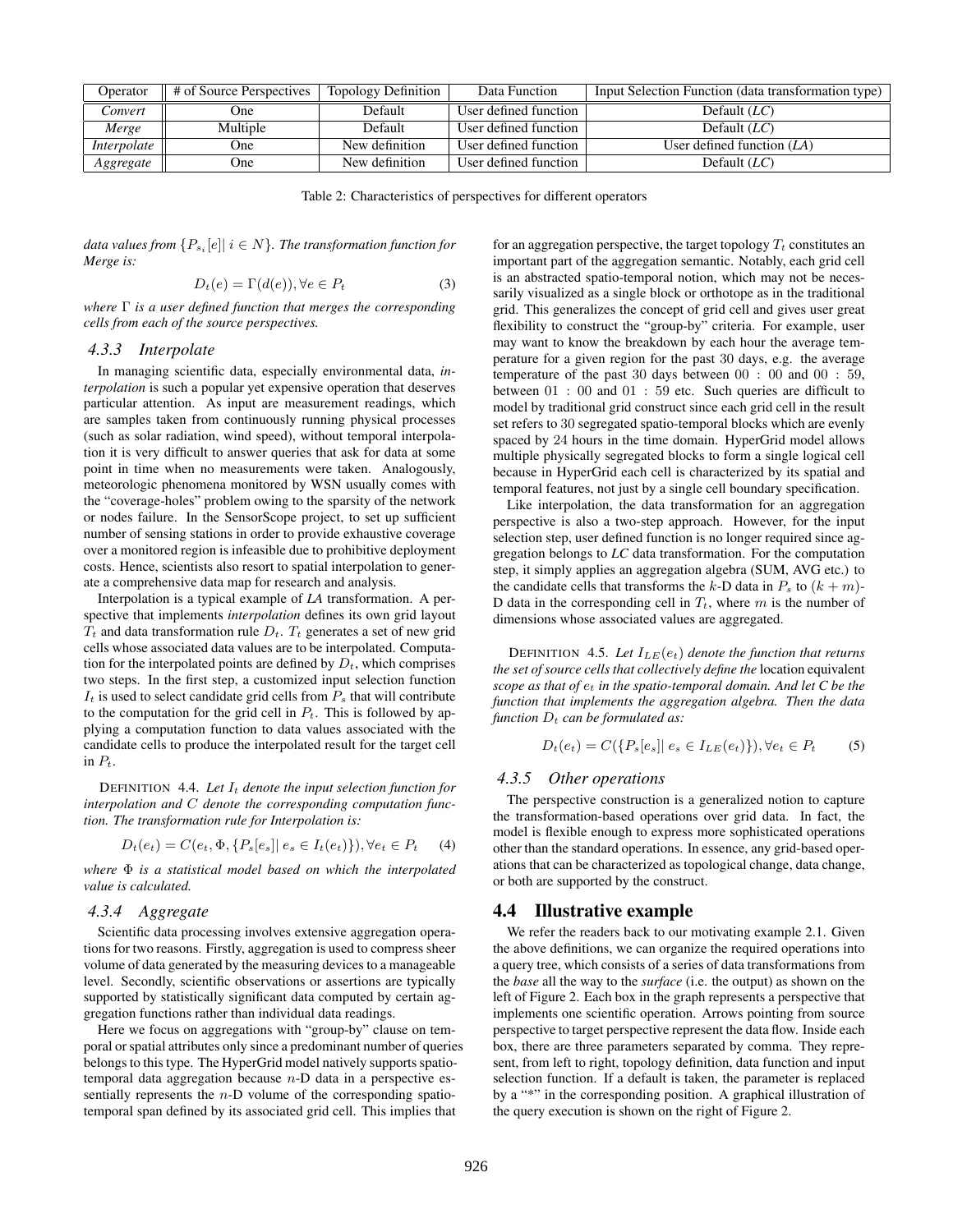

Figure 2: Illustration of the query execution in Example 2.1

# 5. QUERY EXECUTION STRATEGIES

There are two basic execution strategies: "top-down" and "bottomup". The "top-down" strategy initiates the computation at the base perspective. The executor follows the data flow and materializes each of the perspectives one by one along the query tree. As an example, for the query plan in Figure 2, the executor first materializes the child perspective of the *base* (i.e. the *Convert* perspective), then uses the obtained results as the source to compute the next level perspective and so on until the *surface* is reached. However, a big drawback of this strategy is that the "top-down" computation leads to blocking execution: No output will be produced until the final surface perspective starts to get materialized.

On the contrary, in "bottom-up" strategy, the computation begins at the *surface* and carries out upward in a pipelined manner: For each target cell in the *surface*, the contributing source cells in its parent perspective need to be computed first. Then for each of these source cells, it in turn has to call the cells in its parent perspective to get itself computed. This continues until the *base* is reached with the actual values getting returned. The whole process essentially resembles the iterator model [16] in traditional DBMS. Different from "top-down" approach, "bottom-up" strategy does not require any intermediate perspective to be materialized and it produces results in a progressive way (like online query processing). This is desirable because it allows scientists to terminate the processing prematurely once they are unsatisfied with the partially produced answer.

However, "bottom-up" strategy is not a very efficient approach (which will be explained in Section 6.2). Therefore, what *HyperGrid* actually adopts is a hybrid strategy which combines the "bottom-up" with the "top-down". We call it *hybrid-*k, which means for a query plan with  $N$  perspectives, the top  $k$  perspectives in the query tree are computed first in a "top-down" manner while the lower  $(N - k)$  perspectives are then computed using "bottom-up" method. In fact, the pure "top-down" and "bottom-up" approach can be seen as the special cases of the *hybrid-*k strategy, where "top-down" corresponds to *hybrid-*N and "bottom-up" corresponds to *hybrid-*0 respectively. In section 6.2, we will explain in detail why *hybrid-*k strategy is superior and how to determine the optimal  $k$  value for a given query plan.

# 6. OPTIMIZATION TECHNIQUES

As scientific queries usually take as input enormous amount of data and process them with expensive user-defined functions, how efficiently these queries can be executed becomes a critical issue. In this section we explore opportunities to optimize scientific query executions under the generic *HyperGrid* model.

## 6.1 Preprocessing and query rewrite

By preprocessing the original query plan, a series of perspective transformations can be rewritten in a succinct fashion. The goal of query rewrite is to produce a more economic plan that leads to reduced runtime costs without compromising the output quality. One effective approach is to coalesce adjacent perspectives in a query plan. The benefit of perspective coalescence is evident. Firstly, with fewer perspectives, the number of function invocations are reduced. Because the number of function invocations for each perspective computation is proportional to the number of cells in that perspective, minimizing total number of perspectives leads to considerable savings in terms of function call overheads. Secondly, the amount of buffered intermediate results are also reduced with fewer number of perspectives. Scientific computations may generate intermediate data that are too huge to be buffered in the memory. Hence the reduction of intermediate results may directly amount to the reduction in disk I/O.

Of course, it is not always possible to coalese any pair of adjacent perspectives in a query plan. At least one of the perspectives has to be *coalesce-amenable* in order to ensure query results are not compromised therefrom. A perspective is said to be *coalesceamenable* if it uses default topology definition and *LC* transformation. For example, any perspective that implements the *convert* is *coalesce-amenable*. A *coalesce-amenable* perspective is free to choose to combine either with its parent perspective or with its child perspective. The coalescence process involves two steps: 1) map the topology of the parent perspective to the topology of its child; 2) merge data transformation functions through function composition. For example, given a *coalesce-amenable* perspective  $P_k = \langle P_j, "default", D_k, "default"} \rangle$  and its parent perspective  $P_j = \langle P_i, T_j, D_j, I_j \rangle$ , they can be combined to form a new perspective  $P_m = \langle P_i, T_j, D_m, I_j \rangle$ , where  $D_m = D_j \circ D_k$  ( $\circ$  denotes function composition). Similarly, if  $P_l = \langle P_k, T_l, D_l, T_l \rangle$  is the child perspective of  $P_k$ , it is also possible to coalesce  $P_k$  with  $P_l$  to produce  $P_n = \langle P_j, T_l, D_n, I_l \rangle$ , where  $D_n = D_k \circ D_l$ . If the resultant perspective is still *coalesce-amenable*, it can continue to coalesce with its adjacent perspective. A query rewriter scans through a query plan and performs perspective coalescence until there is no more *coalesce-amenable* perspective existing in the plan or the plan is left with only one perspective.

For the query in Example 2.1, the query rewriter will coalesce the *convert* and *align* operators after the preprocessing.

### 6.2 Optimizing query execution

Section 5 has introduced two basic query execution strategies. The "bottom-up" approach is generally preferred over the "topdown" approach because the former allows query results to be produced in a progressive way. However, in practice, we find the "bottom-up" strategy may not be very efficient for two reasons. Firstly, it may lead to significant redundant computations. Secondly, a "bottom-up" execution may involve some "dull" computations which are useless to the query result. We explain these two issues and propose optimization techniques to tackle them in the following two subsections.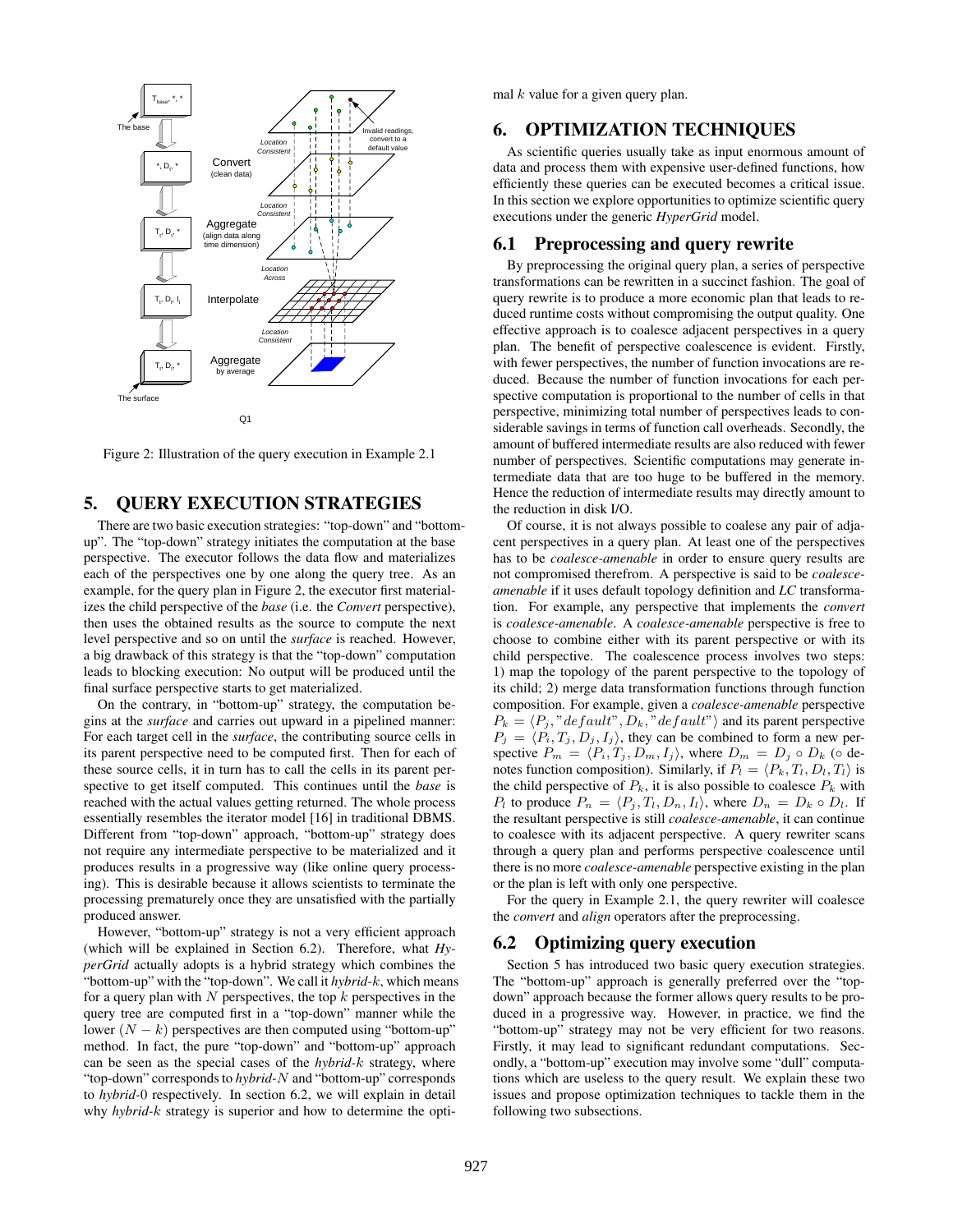## *6.2.1 Iterator with buffering*

The first problem with the "bottom-up" strategy is redundant computations. When a target cell in the child perspective requests the value for some cell in the parent perspective, the system would not know whether the same value has been computed before because nothing is saved or materialized in a "bottom-up" execution. Every data request will be computed from scratch following the iterator model. However, we show in this section that deliberate buffering strategy and intelligent choice of order in producing the cells of the surface perspective can effectively minimize such redundant computations.

Before delving into the details of the optimization techniques, let us first look at a strategy alternative to the basic iterator model. We attach a buffer for each intermediate perspective in the query tree. During the iteration, whenever a *NextCell*() function (analogous to the *Next*() function in an iterator) is returned, the results are stored in the attached buffer of the corresponding perspective. If, at a later time, the value of the same cell is requested again, the system can obtain the result directly from the buffer without recursively invoking the next level *NextCell*() function for the second time. Obviously, the buffering strategy avoids expensive redundant computations and hence reduces the query latency provided there are sufficient memory space to hold the intermediate results. Therefore, the crux of this approach is an efficient buffer strategy with low memory overheads and high hit ratio.

When a query only involves LC transformations, such buffer strategy is relatively easy to design, thanks to the topological regularity and cell's spatio-temporal identity that effectively correlate the perspectives in a query tree<sup>3</sup>. The spatio-temporal identity allows the system to identify cells in ancestor perspectives that contribute to the target cells to be computed. The topological regularity makes it possible to produce ordered output with respect to any spatial or temporal dimensions.

To ease exposition, we define what we call *Candidates Window (CW)* here. A *CW* defines a dynamic subspace of a perspective where cells subsumed by this space may potentially contribute to the future output. Notably, if all transformations are location consistent (LC), then perspectives along the query path will all share the same *CW*. In the beginning when the computation has not started, the *CW* is essentially the *clipping window* (refer to section 4.1) defined in the *surface* and buffers attached to each intermediate perspective are empty. The buffers begin to be filled with intermediate results when the computation starts. For *CW*, it starts to shrink as more output cells have been generated. Eventually, the size of *CW* reduces to zero when computation completes. Because buffers attached to each perspective only need to cache results for cells contained in the current *CW*, the buffer manager regularly expires cells in the buffer whose location (identified by its spatio-temporal coordinate) has fallen out of the latest *CW*. This strikes a dynamic balance such that the buffer size remains stable. Obviously, the space efficiency of the above buffering scheme depends on how fast *CW* shrinks with respect to the growing intermediate results during runtime, which in turn is determined by the order of the output sequence. For example, if output cells are generated in time ascending order, then *CW* will shrink steadily along time dimension from the lower end of the *clipping window* to the higher end during the query execution. Noticeably, buffer management using *CW* ensures optimized hit ratio because data discarded by the buffer is guaranteed not to be requested again by the subsequent computations. Also fine-grained buffer control is possible to improve space efficiency by taking multiple space-time dimensions as the sorting keys. Furthermore, the choice of dimension as the primary sorting key may directly impact the total buffer size needed for the query execution. Due to space constraints, we omit these details here.

When a query plan includes perspectives with LA transformations, however, optimal hit ratio can hardly be guaranteed for buffers corresponding to perspectives ascendant to the LA transformation perspective. That is because an LA transformation runs user-defined input selection function, which can choose any cells from its source perspective. This renders *CW*-based buffer strategy useless because the location equivalent property no longer holds. Nevertheless, we observe that most user-defined input selection criteria are not completely arbitrary. In fact, almost all of them exhibit certain locality property. This inspires us to use a *lookahead* heuristic to replace the *CW*-based buffer strategy for LA transformations. The idea is to run the input selection function in advance of the actual data computation for the target cells. By looking ahead the set of source cells that will be used to compute the next few target cells, the buffer manager can make intelligent decisions by only caching the results for the top k most referenced source cells (provided their results have already been computed previously). Owing to locality property, target cells in the vicinity are likely to share a big portion of source cells. This makes the *lookahead* approach practically effective in many cases.

#### *6.2.2 The* hybrid-k *strategy*

We also find the "bottom-up" strategy could sometimes involve "dull" computations which are useless to the query result. The reason for this has to do with the underlying structure for data storage. When a defined perspective contains a lot of holes (i.e. when the valid data point density of a perspective is low), for space efficiency the system will choose sparse array to represent that perspective, instead of an ordinary array. Note that an important characteristic of a typical HyperGrid query is that the density of valid data points of perspectives along a query path is often in non-decreasing order from the *base* to the *surface*. (Particularly, if a query involves interpolation, all descendent perspectives will have data point density of 100% since there will be no holes in the perspective after interpolating the space.) Hence, a typical scenario is that the system switches from sparse array implementation to ordinary array implementation for some perspective along the query path and continues to use ordinary array up to the *surface*.

Now consider the "bottom-up" strategy which iterates the computation from the *surface* to some perspective with very low data point density. It is very likely that the requested cell is a hole, which does not associate a valid data. However, under the "bottom-up" strategy the system would not know this, and the iteration therefore continues until the *base* is reached. As a result, some NULL values are returned and resources are wasted on computing something with NULL as input. In comparison, the "top-down" approach does not have this problem. This is because in "top-down" execution, perspectives are materialized as a whole one by one from the *base* downward. Computing a new perspective from a materialized sparse array only involves computations on those valid data points. One concern here, however, is that by using "top-down", it violates our initial requirement of generating the results in a progressive way since "top-down" execution is a blocking process. Therefore, the *hybrid-k* strategy comes into the picture. Because perspectives near the top of a query tree can have very low data

<sup>&</sup>lt;sup>3</sup>It is worth noting that this buffer strategy is only meaningful when cells in the output perspective are overlapping. Otherwise, no buffer is needed because intermediate results will not be shared among output cells that are disjoint. A query executor can easily determine whether cells in the output perspective overlap and decide the necessity of enabling the buffer strategy.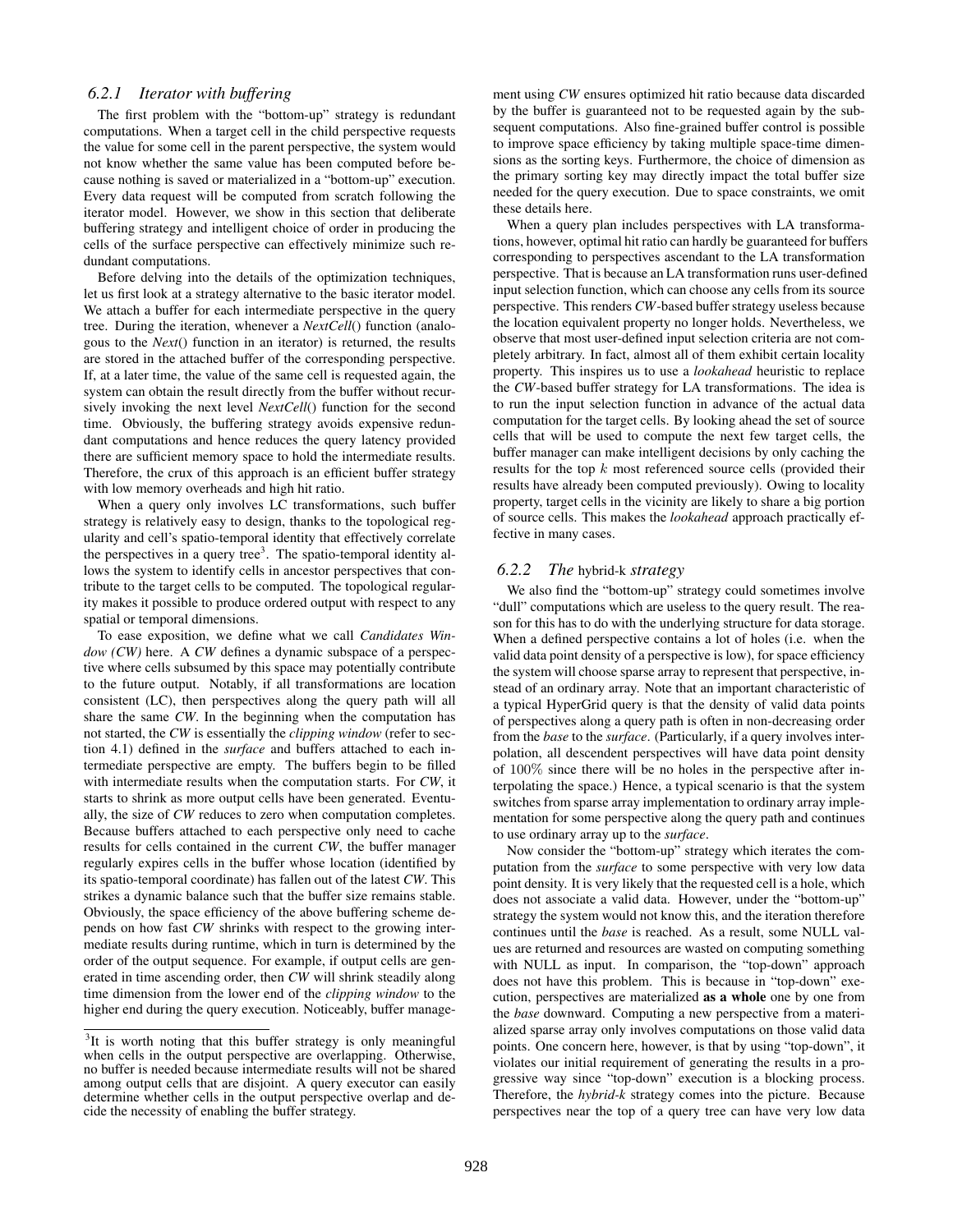point density (typically less than 0.05), materializing them may not sacrifice much in terms of query responsiveness. The objective here is to strike a balance between "top-down" and "bottom-up" strategy (i.e. to find an optimal  $k$  value) so that the query's average response time is minimized (the metric we use to measure user's satisfaction). We first formally define the average response time for a given query as follows:

DEFINITION 6.1. *Let* R(e) *denote the latency from the time when computation for a query's* surface *perspective starts to the time when one of its output cell* e *is produced, the average response time for that query is defined as:*

$$
\frac{\sum R(e)}{n_{sf}}, \forall e \in P_{sf} \tag{6}
$$

where  $P_{sf}$  denotes the surface perspective and  $n_{sf}$  is the total num*ber of output cells in*  $P_{sf}$ 

In the "bottom-up" strategy, we have the following recurrence relationship:

$$
\begin{cases} R(e_1) = r(e_1) \\ R(e_m) = R(e_{m-1}) + r(e_m) \end{cases} \forall e_m \in P_{sf}, m > 1 \quad (7)
$$

where  $r(e_m)$  is the latency from the request to compute the cell  $e_m$ is generated at the *surface* until the result is returned. Intuitively,  $r(e_m) = \sum_{i=1}^{N} r_i(e_m)$  where  $r_i(e_m)$  is the time taken to compute  $e_m$  at perspective i and N is the total number of perspectives. Assume the buffering strategy described in the previous section is enabled. Also for simplicity, assume  $r_i(e_m)$  to be equal for all  $e_m \in P_{sf}$  (say, it is  $\mu_i$ ). Then the average response time using the "bottom-up" strategy can be estimated as:

$$
\frac{(n_{sf} + 1)\sum_{i=1}^{N} \mu_i}{2}
$$
, N is the total number of perspectives (8)

On the other hand, if we choose to compute the first top  $k$  perspectives from the *base* in a "top-down" manner and the rest  $N - k$ perspectives still using the "bottom-up" approach, we get the following average response time:

$$
\sum_{j=1}^{k} \rho_j n_j \mu_j + \frac{(n_{sf} + 1) \sum_{i=k+1}^{N} \mu_i}{2} \tag{9}
$$

Given  $\rho_u \le \rho_v, 1 \le u < v \le N$ 

In the above equation,  $\rho_i$  is the data point density of perspective *j*. It is a value between 0 and 1.  $n<sub>j</sub>$  is the total number of cells in perspective  $j$ . As can be seen, whether a perspective should be computed "top-down" or "bottom-up" really depends on the value  $\rho$ . That is the density of the array for the corresponding perspective. Using equation 9, the optimizer can determine the optimal  $k$  value so that the average response time is minimized.

## 6.3 Optimization for visualization

The previous sections introduce several optimization techniques to reduce the query execution costs or average response time. However, these are not the only goals for an optimizer. Scientific research often involves tasks such as to discover unusual trend or pattern from a dataset or to collect evidence for supporting new hypothesis etc. For these purposes, scientists need to filter useful information from abundant test cases by running a large number of exploratory queries or "what-if" queries. A pure cost-based optimizer is deemed inappropriate for such scenario especially under

interactive mode where user is sitting in front of the monitor waiting for the results to be visualized. This is because in cost-based optimization, output cells have to be produced in an order by space or time dimension. This leads to results generated in a raster manner. A big disadvantage of this is user will not be able to get a rough idea of how the results look like until the majority of the cells have been computed. Probably the following comment well describes what is actually desired for a visualization output: "Overview first, zoom and filter, then details on demand" [18]. In our case, an overview means to provide the insight instead of the the accurate answer for each output cell. This implies the computation should prioritize "interesting" regions in the surface perspective that would help reveal global trend or unusual patterns etc. The definition of "interesting" here is context-dependent. But often, it refers to portions in the result set where data values have greater variations. An ideal executor should focus on these portions and progressively refine the answers if the user continues to be interested.

Algorithm 1 A directed random walk algorithm for visualization Notations:

 $P_i$ : vector representation of the location of cell i

 $v_i$ : value of cell  $i$ 

s: default stride for one step of walk

- 1: Randomly select a cell  $P_1$  with s distance away from the starting cell  $P_0$ .
- 2:  $i := 1$

```
3: loop
```
- 4: if  $IsComputed(P_i) == false$  then
- 5:  $v_i := ComputeCell(P_i)$

6: else

- 7:  $v_i := OutputBuffer(P_i)$  /\* directly retrieve the results from output buffer without recomputing \*/
- 8: if  $f(v_i, v_{i-1}) > threshold$  then

9:  $U := Normalize(P_{i-1} - P_i)$  /\* unit vector with direction from cell *i* to cell  $(i - 1)$  \*/

$$
10: \qquad \textbf{else}
$$

- 11:  $U := Normalize(P_i P_{i-1})$
- 12:  $P_{i+1} := P_i + Rand(0, 1) \times s \times RandGauss(U, g(v_i$  $v_{i-1}$ )) /\* random walk \*/
- 13: **if**  $num\_of\_computed\_cells \geq c \cdot total\_num\_of\_cells$ then
- 14: break
- 15:  $i := i + 1$

While a plethora of optimization techniques have been proposed for scientific visualization (see [19] for an excellent overview on the state-of-the-art techniques), we choose to propose a simple but effective algorithm for our application. The purpose is to show *HyperGrid* can facilitate efficient scientific visualization. More sophisticated visualization techniques may be included in the future when need arises. The algorithm we proposed, called *directed random walk*, is summarized as follows: The executor first randomly selects  $k$  cells that are uniformly distributed in the surface perspective. Then starting from each of the k cells, a *directed random walk* is performed to pick the next cell to compute. The details are sketched in Algorithm 1. Whenever a step is taken, a new cell  $(P_i)$  is selected and its value  $(v_i)$  gets computed (lines 4-7). The value  $(v_i)$ , together with the value of the cell where the random step is taken from (i.e.  $v_{i-1}$ ), are fed into a function to evaluate the interestingness of the region. If the returned value is greater than the threshold (line 8), it means more cells between the two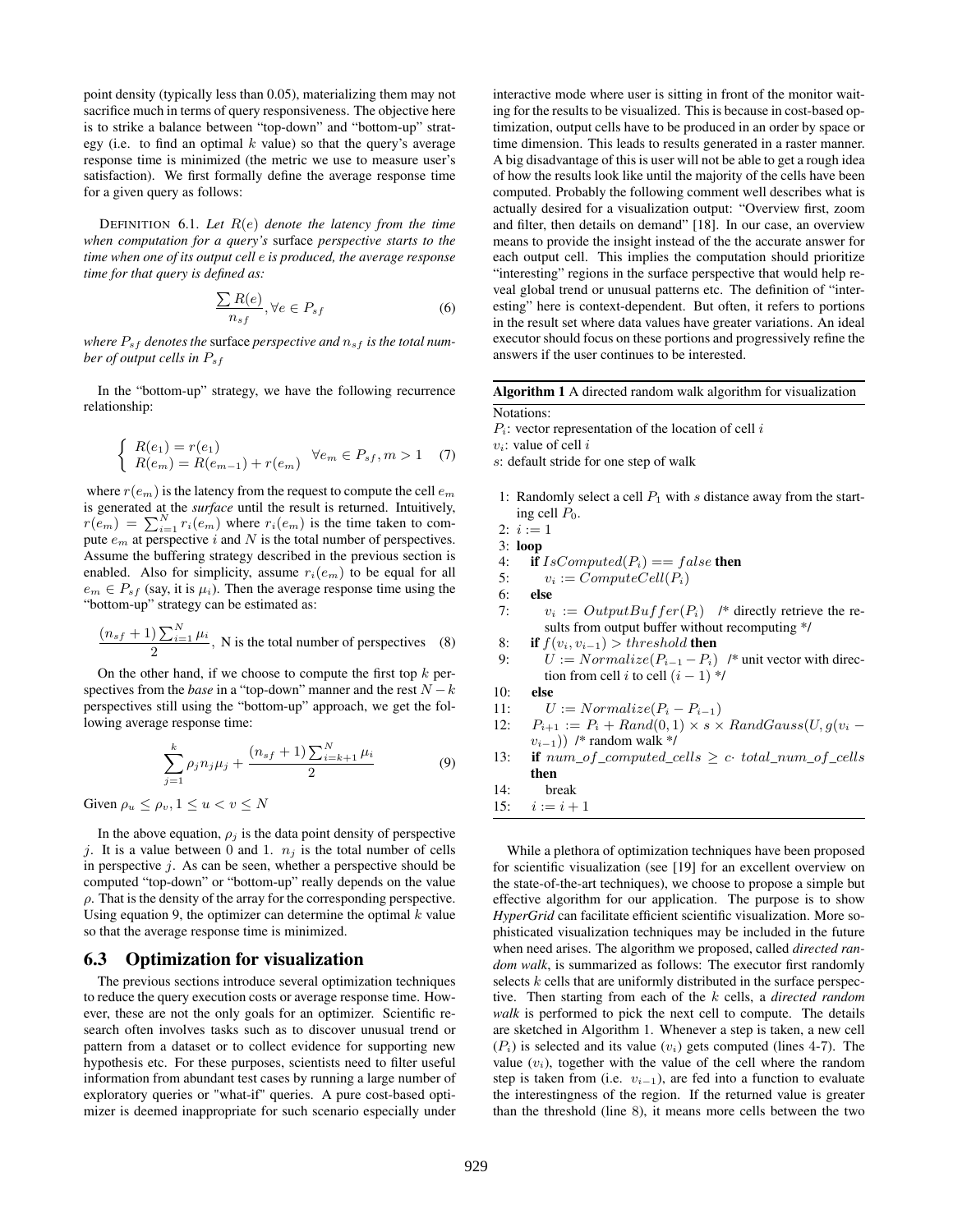$(P_{i-1}$  and  $P_i$ ) need to be visited. The direction of the next step of the random walk is therefore set to have a mean  $U$  facing towards the previous cell (line 9). Otherwise, the mean direction will be a reversed one (line 11). The actual direction for the next step is determined by function RandGauss() which returns a random unit vector following Gaussian distribution with mean  $U$  and variance a function of the difference between  $v_i$  and  $v_{i-1}$  (line 12). The query executor runs  $k$  random walks in an interleaving fashion and terminates when user interrupts or a certain percentage (typically less than 50%) of the total output cells have been produced (lines 13-14). At this stage, the users should already get a very good overview of the query results. If the execution has not been terminated, it means a complete and accurate result is needed. In that case, the executor reverts to the strategy described in Section 6.2 to compute the remaining output cells.

# 7. EXPERIMENTAL SETUP

In this section we describe our prototype system as well as the query and dataset used to experimentally evaluate the HyperGrid model.

## 7.1 Implementation

As an application specifically designed for processing scientific environmental data, we choose to build the system using Mathematica [13], rather than a general-purpose programming tool such as C or Java. There are three main reasons for this choice: Firstly, Mathematica, as an excellent tool for mathematical computations, has the built-in capability to optimize numerical computations, which makes it particularly suitable for processing computationally intensive scientific operations. With Mathematica, we can save efforts from finding the best algorithms for solving particular mathematical problems and focus on the query processing aspect of the system. Secondly, an important feature of Mathematica, which general-purpose programming tools do not provide directly, is the powerful support for symbolic computation. It allows physical models to be manipulated precisely throughout the computation. Finally, we choose Mathematica because it is the tool many scientists often use and hence are already familiar with. So it would be easier for them to maintain and extend the system when necessary in the future.

The system consists of three main components: a query engine, an optimizer and a user interface. The query engine is the core of the system. It executes a query plan according to the given execution strategy. For each operation in the plan, the engine compiles the topology and data specifications given in the source and target perspectives, and performs the data transformations accordingly when the operation is invoked. The optimizer does a few things: rewrites the query, computes the optimal execution strategy, interacts with the engine to implement the buffering strategy and schedules the output sequence as discussed in Section 6. Lastly, a user interface is provided to allow user to specify perspectives, including customized user-defined data and input selection functions. So far, all user-defined functions need to be written in mathematica code. However, with MathLink [14], a generalized application interface provided by Mathematica, we do not see big obstacles to incorporate the current system with user-defined functions in C, Java or other languages.

To evaluate the performance of the HyperGrid system, we also implemented a pure array-based approach using Mathematica for comparison. The array-based approach represents the traditional way in which scientific data is processed to answer a query. There is no integrated query engine which automates the step-by-step data transformations to reach the final answer. Instead, the program offers functions to perform each individual data transformation operation, such as convert, merge and interpolate. Hence, user needs to manually organize the query plan tree. In addition, because an array-based approach only performs computations between arrays without the spatial and temporal context, an external function is required to translate the spatio-temporal points to the corresponding array representation for each data transformation as well as any physical model involved.

# 7.2 Dataset

The data we use for our experiments were collected from a SensorScope network which was deployed at the Grand-St-Bernard pass in Western Alps at 2400 m in September and October 2007 to monitor the ecological condition of the region. There are totally nine types of meteorologic measurements, namely ambient temperature, surface temperature, humidity, solar radiation, soil moisture, watermark, rain meter, wind speed and direction. Each type of measurements consists of over 588, 000 data points. And each data point can be identified by the time and the location where it was measured.

# 7.3 Query set

We use two categories of queries for our experiments. The first category consists of the query in Example 2.1 and its variants (details are described in Table 3). They represent routine queries which scientists use frequently to compute statistical information about the data. Typical steps of routine queries include data cleaning (through *convert*), alignment (through *aggregate*), interpolation (through *interpolate*) as well as other query-specific operations. The second category simulates the scenario where user wants to explore the data through visualization. We use the query in Example 2.2 for our experiment.

# 8. PERFORMANCE EVALUATION

The performance evaluation has two objectives. Firstly, we would like to assess the usability of HyperGrid as a tool to manage scientific environmental data, and compare it against the traditional array-based method. Secondly, we want to evaluate the effectiveness of our proposed optimization strategies in improving the users' experience when they use the system.

All the experiments were conducted on a 2.33 GHz Intel dual core machine with 4 GBs of memory running windows XP.

# 8.1 Routine query execution

Figure 3 reports the overall runtime performance of the native HyperGrid (using "bottom-up" strategy without any optimization) implementation and the array-based implementation for four different routine queries. Q2, Q3 and Q4 are variants of Q1 that vary the workload by either changing the measurement type or the spatio-temporal scope of the *surface*. In all the cases, the queries go through four data transformations (*convert*, *align*, *interpolate* and *aggregate*). From the figure, it is evident that *interpolate* always takes up the majority of the run time. This is because interpolation often comes with expensive user-defined data and input selection functions. In our experiments, we adopt the kriging model for interpolation. It uses an adapted k-nearest neighbor (k-NN) algorithm as the input selection function and a variogram model to estimate the degree of dependence between data points. Typically, some 15 to 22 neighbors are selected and used in the variogram for each target cell to be interpolated. Comparatively, other operations use either the built-in data functions or user-defined functions with much lower complexity, hence they consume significantly less CPU.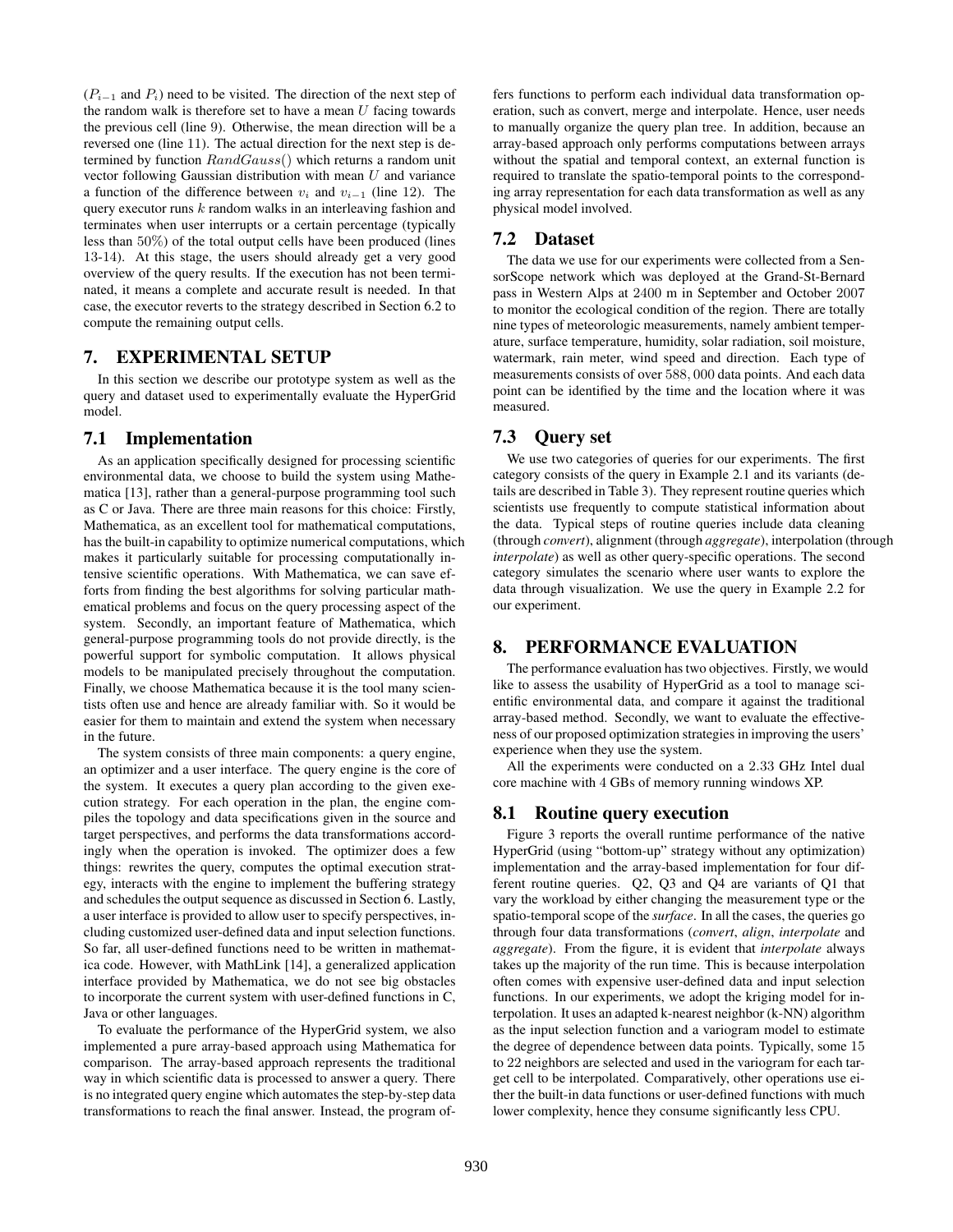| Query ID       | Ouery detail                                                                                                               |
|----------------|----------------------------------------------------------------------------------------------------------------------------|
| O <sub>1</sub> | Illustrated in Example 2.1                                                                                                 |
| O <sub>2</sub> | Same as Q1 except the measurement type changes from "ambient temperature" to "watermark"                                   |
| Q <sub>3</sub> | Same as Q1 except the clipping window along the time dimension is increased by 100%                                        |
| O4             | Same as Q1 except the clipping window along latitude and longitude dimensions are increased by $(\sqrt{2}-1)$ respectively |
|                | Illustrated in Example 8.1                                                                                                 |



(Sec)

Table 3: Query set description





(Sec)

Figure 3: HyperGrid (HG) Vs. Array (AR)

Figure 4: Effect of query rewrite





Figure 6: Optimizing execution strategy Figure 7: Optimizing execution strategy (total runtime) (average response time) Figure 8: Run time cost for visualization

## 8.2 HyperGrid Vs. array-based implementation

The plot corresponding to array-based implementation (referred as "AR") in Figure 3 assumes the ideal scenario that human efforts for writing external functions (for each data transformations in the query plan) to translate spatial and temporal coordinates to the array elements are assumed to be zero. However, in practice this is often a tedious and time-consuming task, which cannot be quantified and reflected in the figure. Even with this unrealistic assumption (by ignoring all hidden costs incurred in array-based processing), HyperGrid (referred as "HG") only takes slightly longer time (less than 8%) than array-based implementation for all the test cases. This indicates that the *HyperGrid* model indeed incurs little overheads to the system. More importantly, by unifying all operations in a standard way and automating the entire query process, Hyper-Grid can explore optimization opportunities and further boost the runtime performance as illustrated in the next few sections.

## 8.3 Query rewrite

Figure 4 compares the runtime performance between *HyperGrid* query plans with and without query rewrite. We can see for all the test queries, the *convert* and the *align* perspectives are coalesced after the rewrite. And the rewritten plan (denoted by "HGRW") clearly runs faster than the original one for all the cases. However, the improvement is not very impressive. This is because the execution cost to compute the *convert* and the *align* perspectives does not

constitute a significant portion of the total cost. If we break down the total runtime cost, for example Q1, we can see that the time taken to compute *convert* and the *align* in total is dropped from 341 sec to 245 sec. The saving is actually quite substantial.

## 8.4 Buffering strategy

Next, we evaluate the performance of the buffering strategy proposed in Section 6.2.1. The left part of Figure 5 depicts the runtime comparison between HyperGrid with buffering and two other approaches (native HyperGrid and array-based approach) for query Q1. It shows the buffered HyperGrid strategy does not improve the total runtime cost. This is expected because in Q1, all cells in the *surface* do not overlap in the spatio-temporal domain. It means the buffering strategy proposed in Section 6.2.1 would not be beneficial here because no previously computed results are reused. In order to evaluate the proposed buffer strategy for the case where output cells are overlapping in the spatio-temporal domain. We consider a new query variant as follows:

EXAMPLE 8.1. *Return the ambient temperature averaged over* 15*-minute interval for the period from 2007-10-01 00:00 to 2007- 10-04 00:00 and for the region*  $[45°52'1''N, 45°52'23''N]$  *in latitude and [7* $\degree$  *10'* 37" E, 7 $\degree$  *10'* 59" E] in longitude on a 1"  $\times$  1" grid. *The result should be updated every 5 minutes.*

The fundamental difference between Q1 and the above query (Q5) is that Q5 averages the data points over 15-minute interval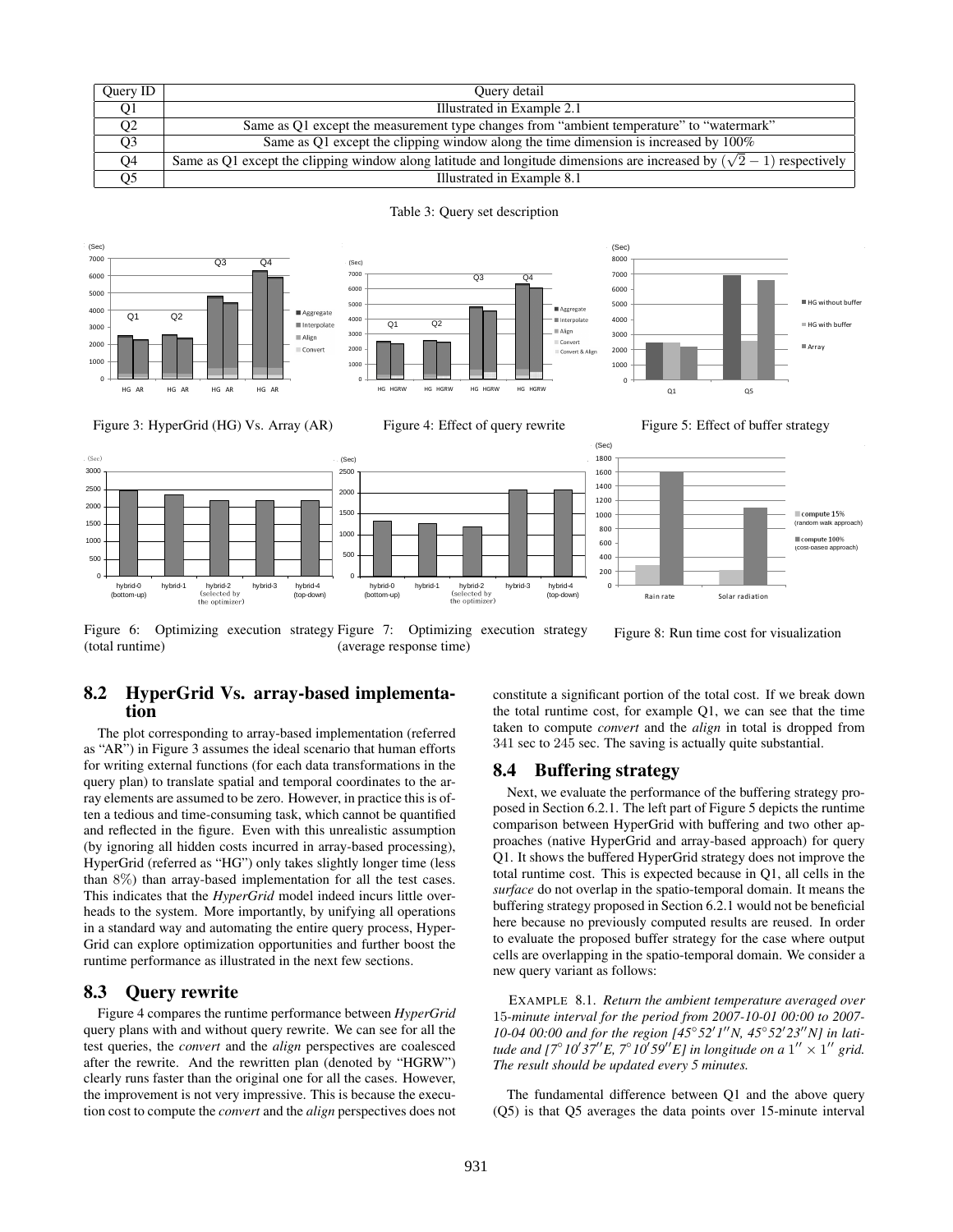



Figure 9: Plot with 15% result computed (using directed random walk algorithm)

instead of the entire three days. And a new result is generated for every 5-minute advancement along the time dimension. The output of Q5 essentially corresponds to results from a sliding window over time dimension with window size of "15-minute" and sliding step of "5-minute". This means each pair of the adjacent cells in the *surface* overlaps by "10-minute" on the temporal space. Experimental results of running Q5 is shown on the right of Figure 5. As expected, buffered HyperGrid strategy achieves significant runtime reduction this time owing to the effective buffer strategy that avoids doing the redundant computations. On the other hand, the native HyperGrid approach and the array-based method require much more time to process the query due to their inability to recognize and reuse previously computed intermediate results.

## 8.5 Optimizing execution strategy

Figures 6 and 7 depict the performance of all possible execution strategies for Q1 in terms of total runtime cost and average response time respectively. No other optimization technique, such as query rewrite, is enabled for this test case. So there will be 4 perspectives in the query plan and hence 5 possible execution strategies (from hybrid-0 to hybrid-4). Hybrid-0 is essentially the "bottom-up" strategy and hybrid-4 is the "top-down" strategy. In terms of the total runtime cost (Figure 6), hybrid-0 gives the worst performance due to the two reasons explained in section 6.2. The total run time gets reduced as more perspectives are computed in a "top-down" manner. It is no surprise that hybrid-4 gives the shortest total runtime. However, in terms of the average response time (which we think is the critical metric), hybrid-4 performs the worst. This is because no output cells are produced until the last perspective (i.e. the *surface*) starts to be computed. We can see from the figure that based on the cost model given in Section 6.2.2, the optimizer successfully finds the optimal execution strategy (in this case, hybrid-2) for the given query.

## 8.6 Visualization optimization

Lastly, we evaluate the optimization strategy for visualization proposed in Section 6.3. We use the scenario in Example 2.2 for

Figure 10: Plot with 100% result computed

this experiment. Basically the user needs to visualize the output of the hourly average rainfall rate together with the hourly average solar radiation values to discover whether the two are correlated. Figure 9 shows the results produced by the directed random walk approach which only computes 15% of the total output cells. The remaining 85% of the cells in the figure are obtained by applying a simple smoothing function. For comparison, the actual accurate output (with 100% output cells computed from the dataset) is shown in Figure 10. In both figures, the graph on the top indicates the hourly average rainfall rate for a period of 28 days (from Sep 20 to Oct 17 as indicated in the horizontal axis). Hour of a day is indicated in the vertical axis. The graph below is the corresponding solar radiation values during this period. As we can see, three rainfall events (E1, E2, E3) are identified from the rainfall rate graph. Each event is highlighted by a pair of white vertical bars that run across both graphs. In the solar radiation graph (either the one in Figure 9 or Figure 10), we can see that the values during the period of the rainfall events (especially E1 and E3) are lower (darker color) than other days for the same hour. This hints that rainfall and solar radiation are very likely to be correlated for this region. By comparing Figure 9 and Figure 10, we can see that most of the trends or patterns exhibited in Figure 10 can also be found in Figure 9. This clearly indicates that the directed random walk algorithm does a very good job in simulating the actual results by processing only a small fraction (15% in this example) of the output cells. Figure 8 reports the runtime costs for generating the two figures. For both the rainfall and solar radiation datasets, the time required by the directed random walk algorithm to simulate the results is less than 1/5 of the time needed by the cost-based optimization algorithm to compute the full results. This shows the directed random walk algorithm can greatly improve the data exploration efficiency in many instances.

# 9. RELATED WORK

A traditional way to model regular gridded data is to use array, which is often regarded as the basic data type to store multidimensional data [17]. The database community has proposed quite a